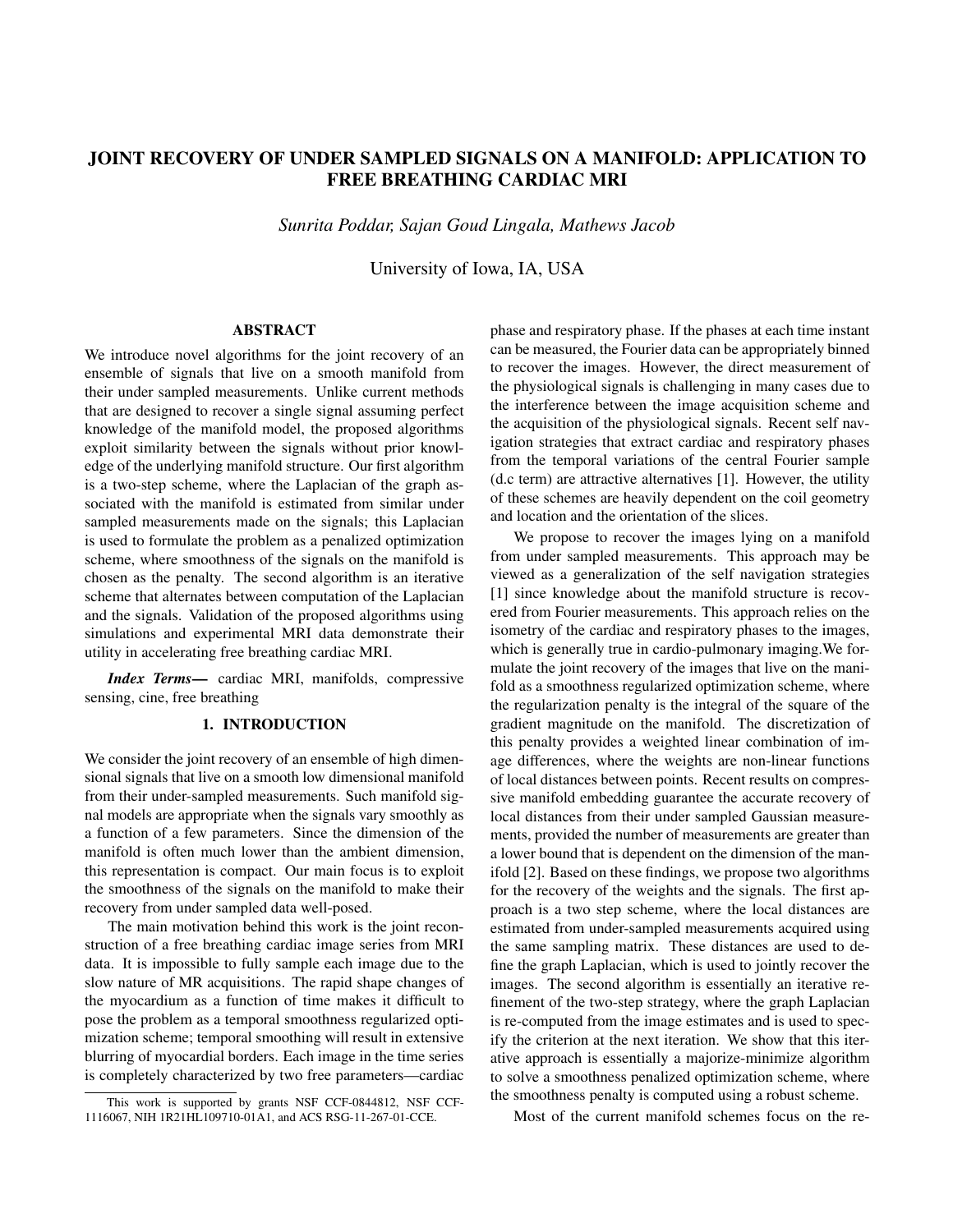covery of a single signal on the manifold, assuming perfect knowledge of the manifold [2]. In contrast to these schemes, we do not make any assumptions on prior knowledge of the manifold; the structure of the manifold in our setting is heavily dependent on the respiration pattern, as well as cardiac and respiration rate. Our approach is conceptually similar to the non-local schemes in [3], where the manifold structure of image patches are exploited. However, in the patch setting, each of the measurements is a linear combination of all of the signals on the manifold; it is difficult to use the theoretical tools in [2] in this setting. We consider the recovery of several signals, each of which are sampled independently. We validate the proposed algorithm on free breathing cardiac CINE data. The proposed algorithm provided high quality reconstructions with minimal artifacts. These results show that there is a strong isometry between the phases and images.

### 2. PROBLEM FORMULATION

We consider the recovery of signals  $x_1, x_2, \ldots x_k \in \mathcal{M} \subseteq$  $\mathbb{R}^N$  where M is a smooth *m*-dimensional manifold isometric to the parameter space:  $\Theta \subseteq \mathbb{R}^m$  ( $m \ll N$ ). Specifically, we assume that there exists  $\theta_1, \theta_2, \dots, \theta_n \in \mathbb{R}^m$  such that  $\|\mathbf{x}_i - \mathbf{x}_j\| \propto \|\boldsymbol{\theta}_i - \boldsymbol{\theta}_j\|$ . In our setting  $\boldsymbol{\theta}_i$  is a 2-D vector whose elements are the cardiac and respiratory phases, and  $x_i$  is the image corresponding to these phases. We have the under-sampled measurements:

$$
\mathbf{y}_i = \mathbf{A}_i \mathbf{x}_i + \boldsymbol{\eta}_i. \tag{1}
$$

Here,  $A_i \in \mathbb{R}^M \times \mathbb{R}^N$ ;  $M < N$  is the linear measurement operator for the  $i^{\text{th}}$  image and  $\eta_i$  is the noise vector. Since the measurement operators are under-determined, the direct recovery of  $x_i$  from their measurements is ill-posed.

The smoothness of the signals that live on the manifold can be exploited by posing their recovery from their measurements y as a Tikhonov regularized reconstruction scheme:

$$
\{\mathbf{x}^*\} = \arg\min_{\mathbf{x}} \|\mathcal{A}(\mathbf{x}) - \mathbf{y}\|^2 + \lambda \underbrace{\int_{\mathcal{M}} \|\nabla_{\mathcal{M}}\mathbf{x}\|^2 d\mathcal{M}}_{\int_{\mathcal{M}} \mathbf{x} \Delta_{\mathcal{M}} \mathbf{x} d\mathcal{M}} \quad (2)
$$

Here,  $\nabla_M$  and  $\Delta_M$  are the gradient on M and the Laplace-Beltrami operator, respectively. Since we only have samples  $x_i$  on the manifold, we discretize the above problem as

$$
\{\mathbf x_i^*\} = \arg\min_{\mathbf x_i} \sum_{i=1}^k \|\mathbf A_i \mathbf x_i - \mathbf y_i\|^2 + \lambda \mathbf X^T \mathbf L \mathbf X. \tag{3}
$$

Here  $\mathbf{X} = \begin{bmatrix} \mathbf{x}_1^T & \mathbf{x}_2^T & \dots & \mathbf{x}_k^T \end{bmatrix}^T$  and **L** is the Laplacian of the associated graph, specified by  $\mathbf{L} = \mathbf{D} - \mathbf{W}$ . Here,

$$
\mathbf{W}_{i,j} = \varphi_{\sigma} \left( \|\boldsymbol{\theta}_i - \boldsymbol{\theta}_j\| \right),\tag{4}
$$

where  $\varphi$  is an appropriately chosen localized non-linear function. D is the diagonal matrix, whose diagonals are specified

by  $\mathbf{D}_{i,i} = \sum_j \mathbf{W}_{i,j}.$  If the parameter vector (e.g. cardiac and respiratory phases) corresponding to each image is known, L can be computed.

# 2.1. Two-step manifold unaware recovery

As described earlier, it is often difficult to directly measure the underlying parameter  $\theta$  along with the signal; it is desirable to estimate the parameter—or equivalently  $W$  from the measured data itself. Wakin [2], has recently shown that under weak conditions, the measurement of the signal samples by the  $M \times N$  Gaussian random matrix  $\Phi$ , specified by  $y_i = \Phi x_i$  preserves distances:

$$
(1 - \epsilon) \|\mathbf{x}_i - \mathbf{x}_j\| \le \|\mathbf{\Phi}\mathbf{x}_j - \mathbf{\Phi}\mathbf{x}_j\| \le (1 + \epsilon) \|\mathbf{x}_i - \mathbf{x}_j\|, (5)
$$

provided  $M \geq 18\epsilon^{-2}$   $f(m)$ , where  $f(m)$  is a non-linear function that is dependent on the dimension of the manifold  $m$ rather than the ambient dimension N. Note that the measurement matrix  $\Phi$  is assumed to be the same for all the signals  $x_i$ ;  $i = 1, \ldots, k$ . Since we assume the manifold to be isometric to the parameters (i.e.,  $\|\mathbf{x}_i - \mathbf{x}_j\| \propto \|\boldsymbol{\theta}_i - \boldsymbol{\theta}_j\|$ ), we propose to approximate (4) as

$$
\mathbf{W}_{i,j} = \varphi_{\sigma'}\left(\left\|\mathbf{\Phi}\mathbf{x}_i - \mathbf{\Phi}\mathbf{x}_j\right\|\right),\tag{6}
$$

where  $\sigma'$  is chosen appropriately.

Our final goal is to recover the images from their under sampled measurements. While the same sampling pattern needs to be used for all images to recover the weights as in (6), this is not beneficial for the reconstruction of images using (3). If the same pattern is used every frame, there is little value in exploiting the similarity beyond noise reduction. Hence, we propose to use the sampling scheme

$$
\mathbf{y}_i = \underbrace{\begin{bmatrix} \Phi \\ \mathbf{B}_i \end{bmatrix}}_{\mathbf{A}_i} \mathbf{x}_i + \boldsymbol{\eta}_i, \tag{7}
$$

where we fix  $\Phi$  for all the signals, while  $B_i$  are different for different signals. This approach enables a two step recovery strategy, where the weights are recovered according to (6) using  $\Phi$ , while the recovery from  $\mathbf{A}_i \mathbf{x}_i$  is formulated as (3).

#### 2.2. Iterative manifold-unaware recovery

Theoretical findings as well as our simulations suggest that the weights estimated using (6) provide good approximation for the original weights using (4). However, we expect that re-computing the weights from the image estimates (specified by (3)), can provide improved estimates, especially at high undersampling factors. Specifically, we propose to alternate between the following steps:

$$
\left\{\mathbf{x}_{i}^{(n)}\right\} = \arg\min_{\mathbf{x}_{i}} \sum_{i=1}^{k} ||\mathbf{A}_{i}\mathbf{x}_{i} - \mathbf{y}_{i}||^{2} + \lambda \mathbf{X}^{T}\mathbf{L}^{(n-1)}\mathbf{X} \quad (8)
$$

$$
\mathbf{W}_{i,j}^{(n)} = \varphi\left(\|\mathbf{x}_{i}^{(n)} - \mathbf{x}_{j}^{(n)}\|\right), \quad (9)
$$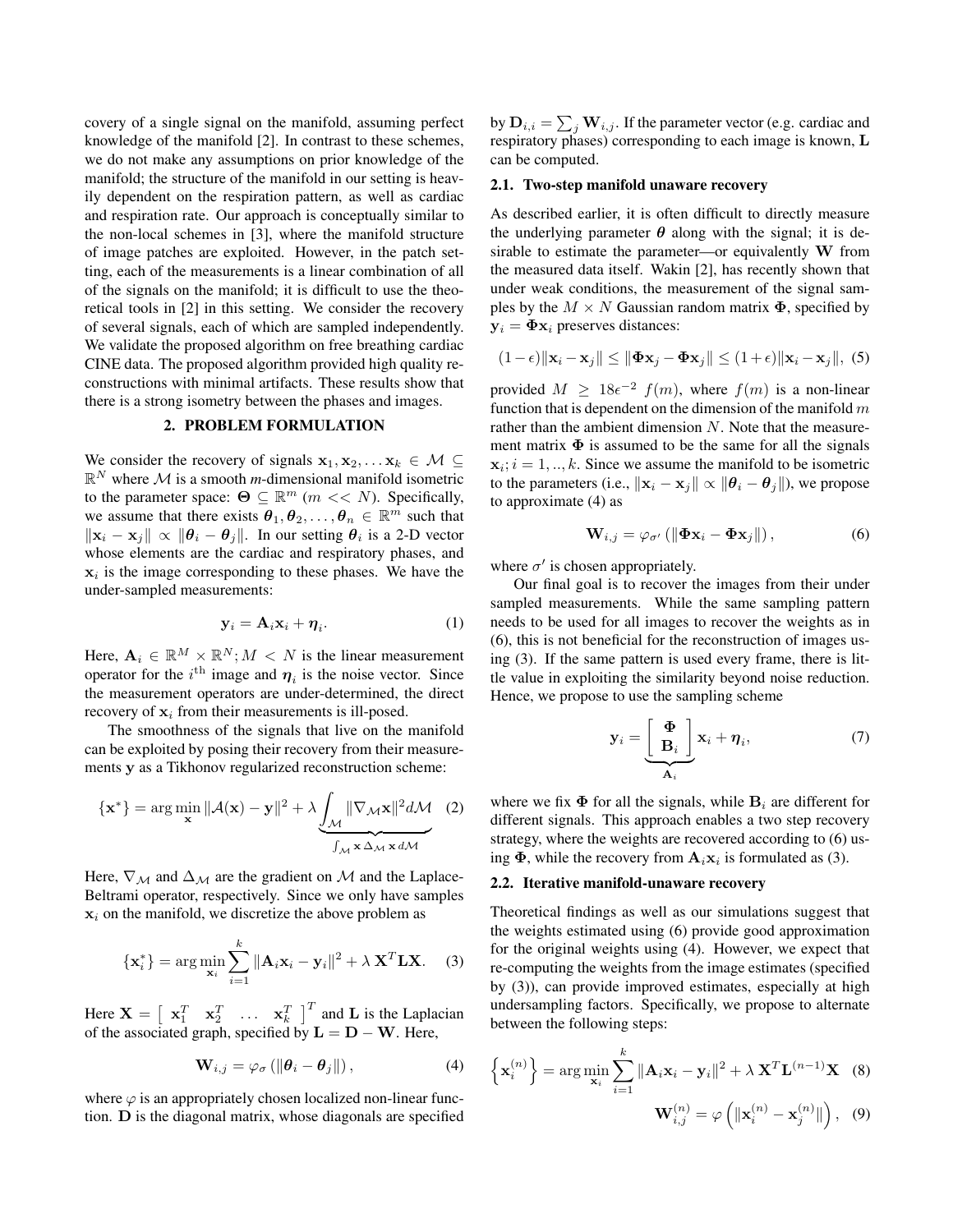where  $\mathbf{x}_i^{(n)}$ ;  $i = 1, \dots, k$  are the signals at the  $n^{\text{th}}$  iteration and  $\mathbf{W}^{(n)}$  and  $\mathbf{L}^{(n)}$  are the weight matrix and the Laplacian matrix at the  $n<sup>th</sup>$  iteration, respectively. Inspired by halfquadratic regularization schemes in image processing [4, 5, 6], we have shown in [7] that this alternating approach can be seen as a specific majorize minimize algorithm to solve:

$$
\{\mathbf x_i^*\} = \arg\min_{\{\mathbf x_i\}} \sum_i \|\mathbf A_i \mathbf x_i - \mathbf y_i\|_2^2 + \lambda \sum_i \sum_j \phi(\|\mathbf x_i - \mathbf x_j\|_2),
$$
\n(10)

where  $\varphi(x) = \phi'(x)/(2x)$ .

In this work, we choose the distance function as the truncated  $\ell_1$  penalty

$$
\phi(x) = \begin{cases} 2\sqrt{\epsilon}\sqrt{\|x\|_2^2 + \epsilon} & \text{if } \|x_i\|_2^2 < t \\ 2\sqrt{t\epsilon + \epsilon^2} & \text{else.} \end{cases}
$$
(11)

Here  $t$  and  $\epsilon$  are constants. With this model, the weights are specified by

$$
\mathbf{W}_{i,j}^{(n)} = \begin{cases} \n\frac{\sqrt{\epsilon}}{\sqrt{\|x_i^{(n)} - x_j^{(n)}\|_2^2 + \epsilon}} & \text{if} \qquad \|x_i^{(n)} - x_j^{(n)}\|_2^2 < t \\
0 & \text{else} \n\end{cases} \tag{12}
$$

We introduce the threshold t because we want to penalize large distances between vectors less heavily than small distances. Note that the widely used truncated Gaussian weight functions also have similar saturating behavior. The factor  $\epsilon$ ensures that  $\phi$  is differentiable and  $\mathbf{W}_{i,i}=1$ . Since the cost function specified by (10) is non-convex, the alternating algorithm specified by (8) and (9) is not guaranteed to converge to the minimum of (10). We propose to use the continuation schemes introduced in [7] to improve the convergence properties. The reformulation of the joint recovery scheme as an optimization scheme enables us to initialize the algorithm with arbitrary weights. Specifically, we propose to compute the weights obtained from a simple scheme (e.g. zero filled or temporal total variation recovery) to initialize the algorithm. Hence, this method can also work with arbitrary sampling patterns.

# 3. RESULTS

# 3.1. Simulation results

We use the Physiologically Improved Non uniform CArdiac Torso (PINCAT) phantom [8] to generate a movie of the beating heart in the short axis view, assuming both cardiac and respiratory motion. See a specific frame of the movie and the temporal profile of a row in Fig. 3.(a) and (g). The ratio of the duration of the respiratory to the cardiac cycle is fixed at 4.7. Each image is of size 128x128 and we create a data-set of 600 frames which corresponds to roughly 35 cardiac cycles and 7 respiratory cycles. These movies are undersampled using a variable density random sampling pattern in the Fourier domain. The sampling mask has higher sampling density in the centre of k-space and the density decreases as we move into outer kspace.

We first determine the accuracy of the weights estimated from undersampled data using (6). The Fourier transform of each image in the time series is measured on the same set of locations. The relative error between the weights computed from fully sampled data and the ones obtained from undersampled data are plotted in Fig. 1. These comparisons show that local distances on the manifold can be reliably recovered from approximately 5-7% kspace samples of the data.

We consider the recovery by the proposed two-step and iterative methods in Fig. 3. We use the sampling pattern described by (7), which is illustrated in Fig. 3.(b) and (h). The sampling pattern at each frame is chosen randomly using a variable density mask. We set the undersampling factor to be 6.67; only 15% of the Fourier samples are retained in each frame. A fraction of these samples (corresponding to  $\Phi$  in (7)) are assumed to be at the same locations for all the frames, while the rest are chosen at random locations. The zero filled IFFT reconstruction are shown in Fig. 3.(c) and (i).

Fig. 3.(d)  $\&$  (j) show the reconstructions when the sampling pattern is assumed to be same in every frame. Specifically, we set  $A_i = \Phi$ ;  $\forall i$ . The recovery of the weights is highly accurate since we are retaining 15% of the samples; see from Fig. 1 that only 7% is sufficient to yield accurate weights in this example. However, the lack of diversity between the sampling patterns results in poor reconstruction performance.

We consider the sampling pattern specified by  $(7)$ , where 7% of the samples are the same locations across frames. The rest (8% of samples) are chosen at random locations. The diversity in the sampling patterns is observed to provide better reconstructions in Fig. 3.(e) and (k). The iterative scheme further improves the results, as seen from Fig. 2.

# 3.2. Experimental results

We test the iterative recovery algorithm on a cardiac data-set from a 3T MR scanner (Siemens, Trio). The data was acquired using 12 coils in the short-axis view using a steady state free precession radial sequence. We use the golden angle ordering of the rays, where the angle between two consecutive rays is 111.25°. We use 9000 acquired lines to re-



Fig. 1: Accuracy of weight estimation by (6): We plot the normalized error between the weights estimated from fully sampled data and under sampled data using (6) as a function of the fraction of kspace samples measured. The recovery is accurate for greater than 7% measured Fourier samples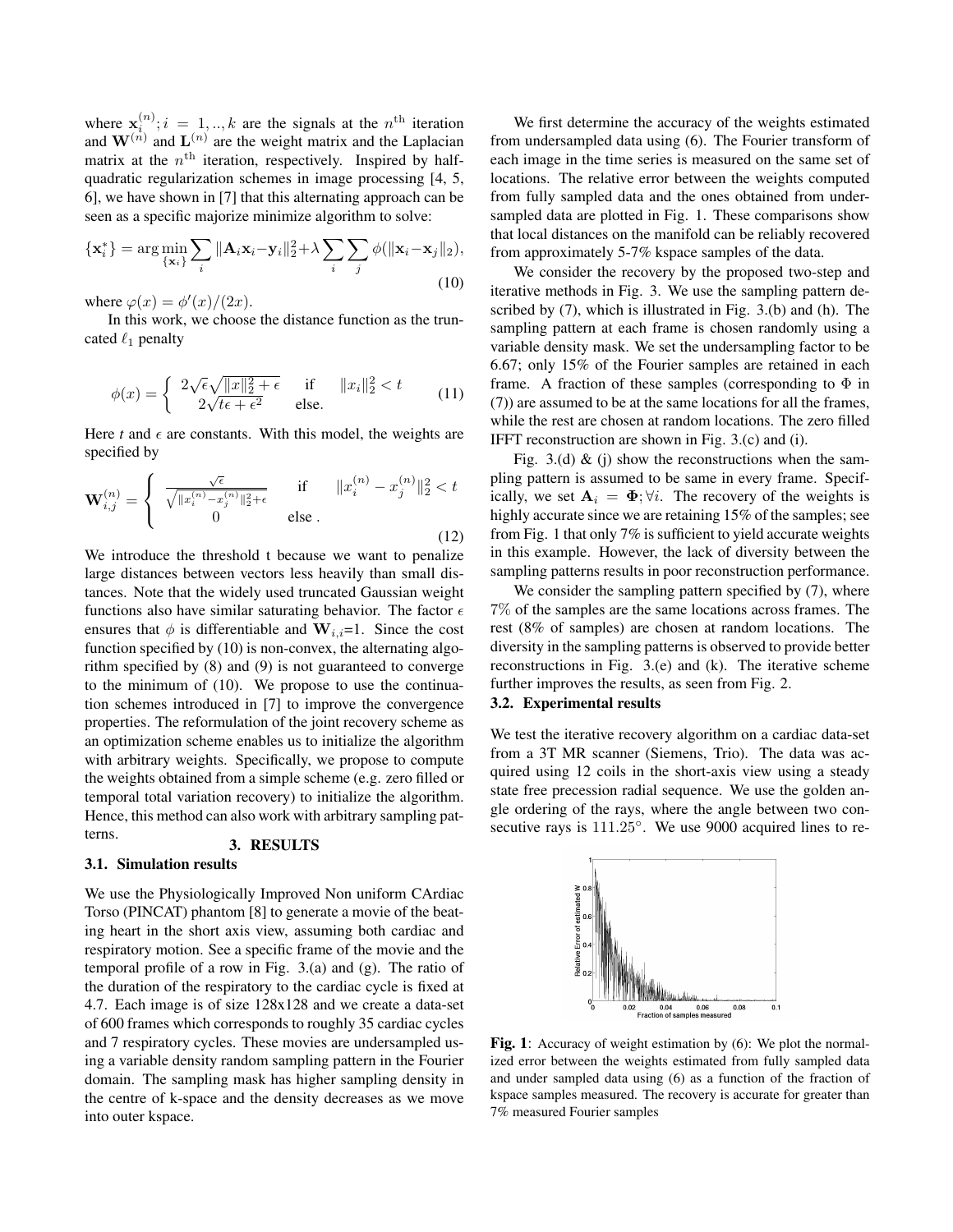

Fig. 3: Validation of algorithms on PINCAT free breathing phantom. (a),(c)-(f) Specific image in the time series and its reconstruction  $(g)$ ,(i)-(l) Time profile of a specific row of the image series. (a)&(g) Ground-truth(b)&(h) Mask used to sample Fourier data. A fraction of the samples are acquired at the same locations for all the frames, which is required for the two step approach. (c) Zero-filled IFFT recovery (d) 2-step scheme with with the same sampling masks for all the frames  $(A_i = \Phi)$  (e) 2-step scheme with sampling masks chosen according to (7). Some of the sample locations in each frame are the same across the frames, while the rest are chosen randomly. (f) Iterative scheme, with different random sampling pattern at each frame.





construct 600 frames, which corresponds to a temporal resolution of approximately 45 ms. The gridding reconstruction is shown in Fig.  $4.(a) \& (c)$ . Note that the two step method cannot be used in this case since we do not acquire the samples at the same location in each frame. The reconstruction using the iterative scheme is shown in Fig.4.(b) $\&$ (d). This experiment shows that good recovery of a free breathing CINE MRI dataset can be obtained using the proposed scheme.

#### 4. CONCLUSION

We introduced two novel algorithms for the joint recovery of several signals that live on a smooth manifold. The joint recovery scheme only requires the information of local distance distributions on the manifold to obtain the associated graph Laplacian, which is estimated from the under sampled data itself. The first algorithm is a two-step method, which es-



(a) Gridding reconstruction (b) Proposed reconstruction



(c) Gridding reconstruction (d) Proposed reconstruction

Fig. 4: Validation of iterative algorithm on experimental data (a) & (b)A specific image in the time series, recovered using gridding reconstruction and the proposed iterative scheme respectively. (c) & (d) Time profiles of the above images along line shown in (a). Since the data is acquired using golden-ratio patterns, two step schemes cannot be used for the recovery.

timates the Laplacian from similar under sampled measurements on all the signals; the Laplacian is then used to recover the signals. Since the second scheme alternates between the estimation of Laplacian and signal recovery, it can be used for arbitrary sampling patterns. We observe that our iterative scheme works well and outperforms the two-step approach for high under-sampling factors. We conclude that for our reconstruction scheme, it is beneficial to sample signals lying on a manifold using incoherent sampling masks since it results in better recovery. Our work results in a simple but efficient alternative to breath-held cardiac MRI.